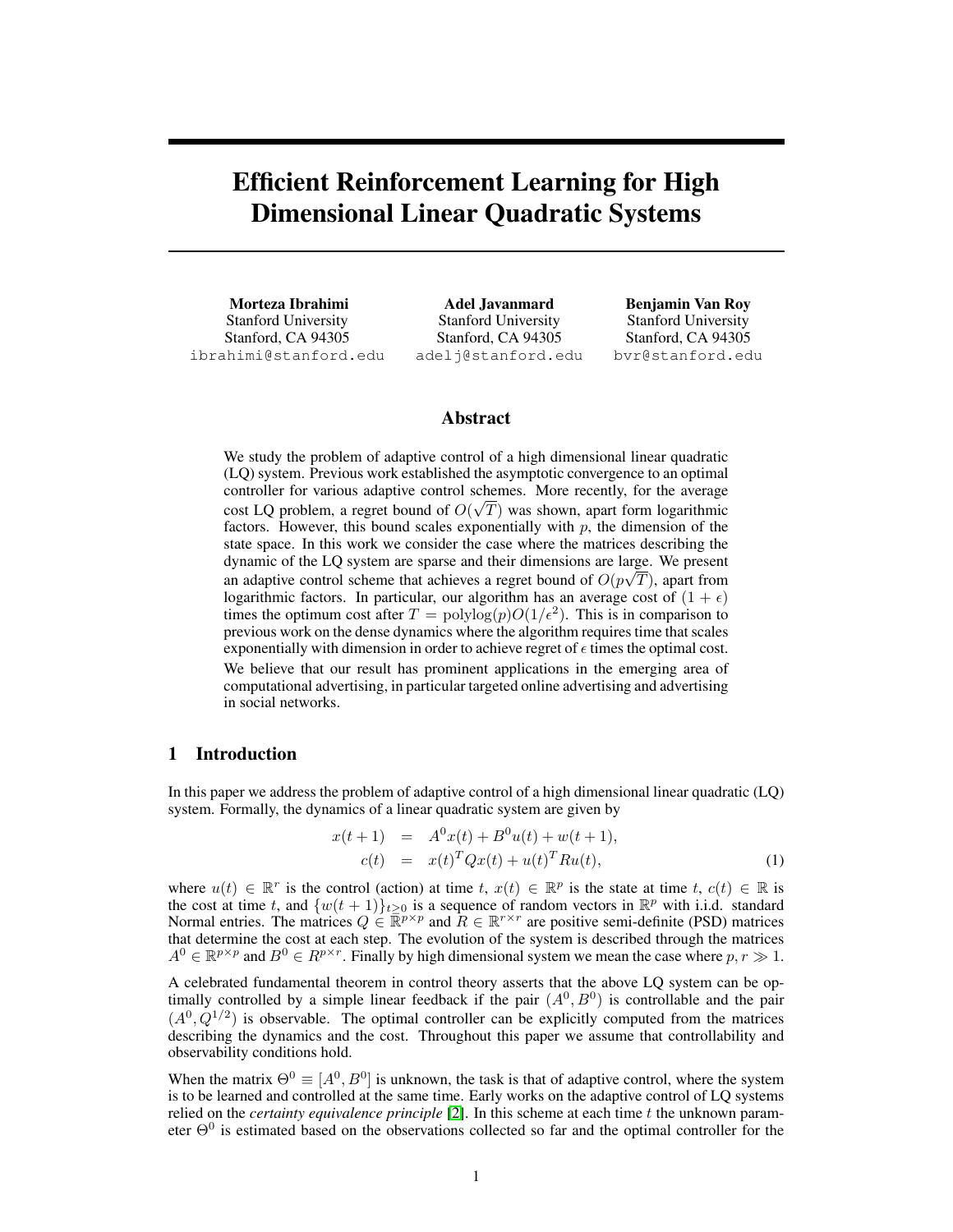estimated system is applied. Such controllers are shown to converge to an optimal controller in the case of minimum variance cost, however, in general they may converge to a suboptimal controller [\[11\]](#page-8-1). Subsequently, it has been shown that introducing random exploration by adding noise to the control signal, e.g., [\[14\]](#page-8-2), solves the problem of converging to suboptimal estimates.

All the aforementioned work have been concerned with the asymptotic convergence of the controller to an optimal controller. In order to achieve regret bounds, cost-biased parameter estimation [\[12,](#page-8-3) [8,](#page-8-4) [1\]](#page-8-5), in particular the optimism in the face of uncertainty (OFU) principle [\[13\]](#page-8-6) has been shown to be effective. In this method a *confidence set* S is found such that  $\Theta^0 \in S$  with high probability. The system is then controlled using the *most optimistic* parameter estimates, i.e.,  $\hat{\Theta} \in S$  with the smallest optimum cost. The asymptotic convergence of the average cost of OFU for the LQR problem was shown in [\[6\]](#page-8-7). This asymptotic result was extended in [\[1\]](#page-8-5) by providing a bound for the cumulative regret. Assume  $x(0) = 0$  and for a control policy  $\pi$  define the average cost

$$
J_{\pi} = \limsup_{T \to \infty} \frac{1}{T} \sum_{t=0}^{T} \mathbb{E}[c_t].
$$
 (2)

Further, define the cumulative regret as

$$
R(T) = \sum_{t=0}^{T} (c_{\pi}(t) - J_*) ,
$$
 (3)

where  $c_{\pi}(t)$  is the cost of control policy  $\pi$  at time t and  $J_* = J(\Theta_0)$  is the optimal average cost. The algorithm proposed in [\[1\]](#page-8-5) is shown to have cumulative regret  $\tilde{O}(\sqrt{T})$  where  $\tilde{O}$  is hiding the logarithmic factors. While no lower bound was provided for the regret, comparison with the multiarmed bandit problem where a lower bound of  $O(\sqrt{T})$  was shown for the general case [\[9\]](#page-8-8), suggests that this scaling with time for the cumulative regret is optimal.

The focus of  $[1]$  was on scaling of the regret with time horizon T. However, the regret of the proposed algorithm scales poorly with dimension. More specifically, the analysis in [\[1\]](#page-8-5) proves a regret bosed algorithm scales poorly with dimension. More specifically, the analysis in [1] proves a regret bound of  $R(T) < C p^{p+r+2} \sqrt{T}$ . The current paper focuses on (many) applications where the state and control dimensions are much larger than the time horizon of interest. A powerful reinforcement learning algorithm for these applications should have regret which depends gracefully on dimension. In general, there is little to be achieved when  $T < p$  as the number of *degrees of freedom*  $(pr + p<sup>2</sup>)$ is larger than the number of observations  $(Tp)$  and any estimator can be arbitrary inaccurate. However, when there is prior knowledge about the unknown parameters  $A^0$ ,  $B^0$ , e.g., when  $A^0$ ,  $B^0$  are *sparse*, accurate estimation can be feasible. In particular, [\[3\]](#page-8-9) proved that under suitable conditions the unknown parameters of a noise driven system (i.e., no control) whose dynamics are modeled by linear stochastic differential equations can be estimated accurately with as few as  $O(\log(p))$  samples. However, the result of [\[3\]](#page-8-9) is not directly applicable here since for a general feedback gain L even if  $A^0$  and  $B^0$  are sparse, the closed loop gain  $A^0 - B^0L$  need not be sparse. Furthermore, system dynamics would be correlated with past observations through the estimated gain matrix L. Finally, there is no notion of cost in [\[3\]](#page-8-9) while here we have to obtain bounds on cost and its scaling with p. In this work we extend the result of [\[3\]](#page-8-9) by showing that under suitable conditions, unknown parameters of sparse high dimensional LQ systems can be accurately estimated with as few as  $O(\log(p + r))$  observations. Equipped with this efficient learning method, we show that sparse high dimensional LQ systems can be adaptively controlled with regret  $\tilde{O}(p\sqrt{T})$ .

To put this result in perspective note that even when  $x(t) = 0$ , the expected cost at time  $t + 1$  is  $\Omega(p)$  due to the noise. Therefore, the cumulative cost at time T is bounded as  $\Omega(pT)$ . Comparing this to our regret bound, we see that for  $T = \text{polylog}(p)O(\frac{1}{\epsilon^2})$ , the cumulative cost of our algorithm is bounded by  $(1 + \epsilon)$  times the optimum cumulative cost. In other words, our algorithm performs close to optimal after  $\text{polylog}(p)$  steps. This is in contrast with the result of [\[1\]](#page-8-5) where the algorithm needs  $\Omega(p^{2p})$  steps in order to achieve regret of  $\epsilon$  times the optimal cost.

Sparse high dimensional LQ systems appear in many engineering applications. Here we are particularly motivated by an emerging field of applications in marketing and advertising. The use of dynamical optimal control models in advertising has a history of at least four decades, cf. [\[17,](#page-8-10) [10\]](#page-8-11) for a survey. In these models, often a partial differential equation is used to describe how advertising expenditure over time translates into sales. The basic problem is to find the advertising expenditure that maximizes the net profit. The focus of these works is to model the temporal dynamics of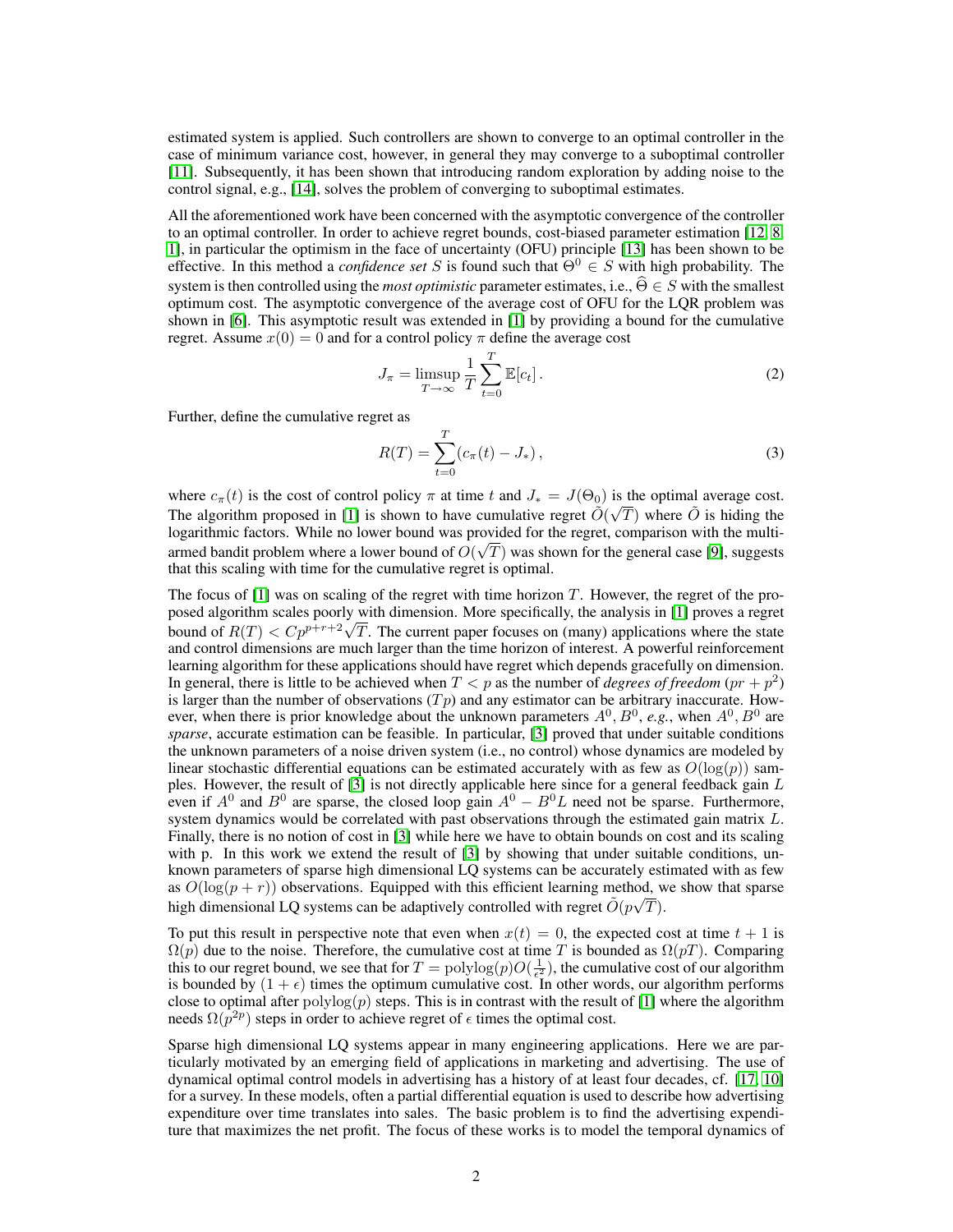the advertising expenditure (the control variable) and the variables of interest (sales, goodwill level, etc.). There also exists a rich literature studying the *spatial* interdependence of consumers' and firms' behavior to devise marketing schemes [\[7\]](#page-8-12). In these models space can be generalized beyond geographies to include notions like demographies and psychometry.

Combination of spatial interdependence and temporal dynamics models for optimal advertising was also considered [\[16,](#page-8-13) [15\]](#page-8-14). A simple temporal dynamics model is extended in [\[15\]](#page-8-14) by allowing state and control variables to have spatial dependence and introducing a diffusive component in the controlled PDE which describes the spatial dynamics. The controlled PDE is then showed to be equivalent to an abstract linear control system of the form

<span id="page-2-0"></span>
$$
\frac{dx(t)}{dt} = Ax(t) + Bu(t).
$$
\n(4)

Both [\[15\]](#page-8-14) and [\[7\]](#page-8-12) are concerned with the optimal control and the interactions are either dictated by the model or assumed known. Our work deals with a discrete and noisy version of [\(4\)](#page-2-0) where the dynamics is to be estimated but is known to be sparse. In the model considered in [\[15\]](#page-8-14) the state variable x lives in an infinite dimensional space. Spatial models in marketing [\[7\]](#page-8-12) usually consider state variables which have a large number of dimensions, e.g., number of zip codes in the US ( $\sim$  50K). High dimensional state space and control is a recurring theme in these applications.

In particular, with the modern social networks customers are classified in a highly granular way, potentially with each customer representing his own class. With the number of classes and complexity of their interactions, its unlikely that we could formulate an effective model a priori for how classes interact. Further, the nature of these interactions change over time with the changing landscape of Internet services and information available to customers. This makes it important to efficiently learn from real-time data about the nature of these interactions.

**Notation:** We bundle the unknown parameters into one variable  $\Theta^0 = [A^0, B^0] \in \mathbb{R}^{p \times q}$  where  $q = p + r$  and call it the interaction matrix. For  $v \in \mathbb{R}^n$ ,  $M \in \mathbb{R}^{m \times n}$  and  $p \geq 1$ , we denote by  $||v||_p$ the standard p-norm and by  $||M||_p$  the corresponding operator norm. For  $1 \le i \le m$ ,  $M_i$  represents the  $i^{th}$  row of matrix M. For  $S \subseteq [m], J \subseteq [n]$ ,  $M_{SJ}$  is the submatrix of M formed by the rows in S and columns in J. For a set S denote by |S| its cardinality. For an integer n denote by |n| the set  $\{1, \ldots, n\}.$ 

## 2 Algorithm

Our algorithm employs the *Optimism in the Face of Uncertainty* (OFU) principle in an episodic fashion. At the beginning of episode i the algorithm constructs a *confidence set*  $\Omega^{(i)}$  which is guaranteed to include the unknown parameter  $\Theta^0$  with high probability. The algorithm then chooses  $\widetilde{\Theta}^{(i)} \in \Omega^{(i)}$  that has the smallest expected cost as the estimated parameter for episode i and applies the optimal control for the estimated parameter during episode  $i$ .

The confidence set is constructed using observations from the last episode only but the length of episodes are chosen to increase geometrically allowing for more accurate estimates and shrinkage of the confidence set by a constant factor at each episode. The details of each step and the pseudo code for the algorithm follows.

**Constructing confidence set:** Define  $\tau_i$  to be the start of episode i with  $\tau_0 = 0$ . Let  $L^{(i)}$  be the controller that has been chosen for episode *i*. For  $t \in [\tau_i, \tau_{i+1})$  the system is controlled by  $u(t) =$  $-L^{(i)}x(t)$  and the system dynamics can be written as  $x(t+1) = (A^0 - B^0 L^{(i)})x(t) + w(t+1)$ . At the beginning of episode  $i+1$ , first an initial estimate  $\Theta$  is obtained by solving the following convex optimization problem for each row  $\Theta_u \in \mathbb{R}^q$  separately:

<span id="page-2-1"></span>
$$
\widehat{\Theta}_u^{(i+1)} \in \text{argmin } \mathcal{L}(\Theta_u) + \lambda \|\Theta_u\|_1,\tag{5}
$$

where

<span id="page-2-2"></span>
$$
\mathcal{L}(\Theta_u) = \frac{1}{2\Delta \tau_{i+1}} \sum_{t=\tau_i}^{\tau_{i+1}-1} \{x_u(t+1) - \Theta_u \widetilde{L}^{(i)} x(t)\}^2, \quad \Delta \tau_{i+1} = \tau_{i+1} - \tau_i,
$$
\n(6)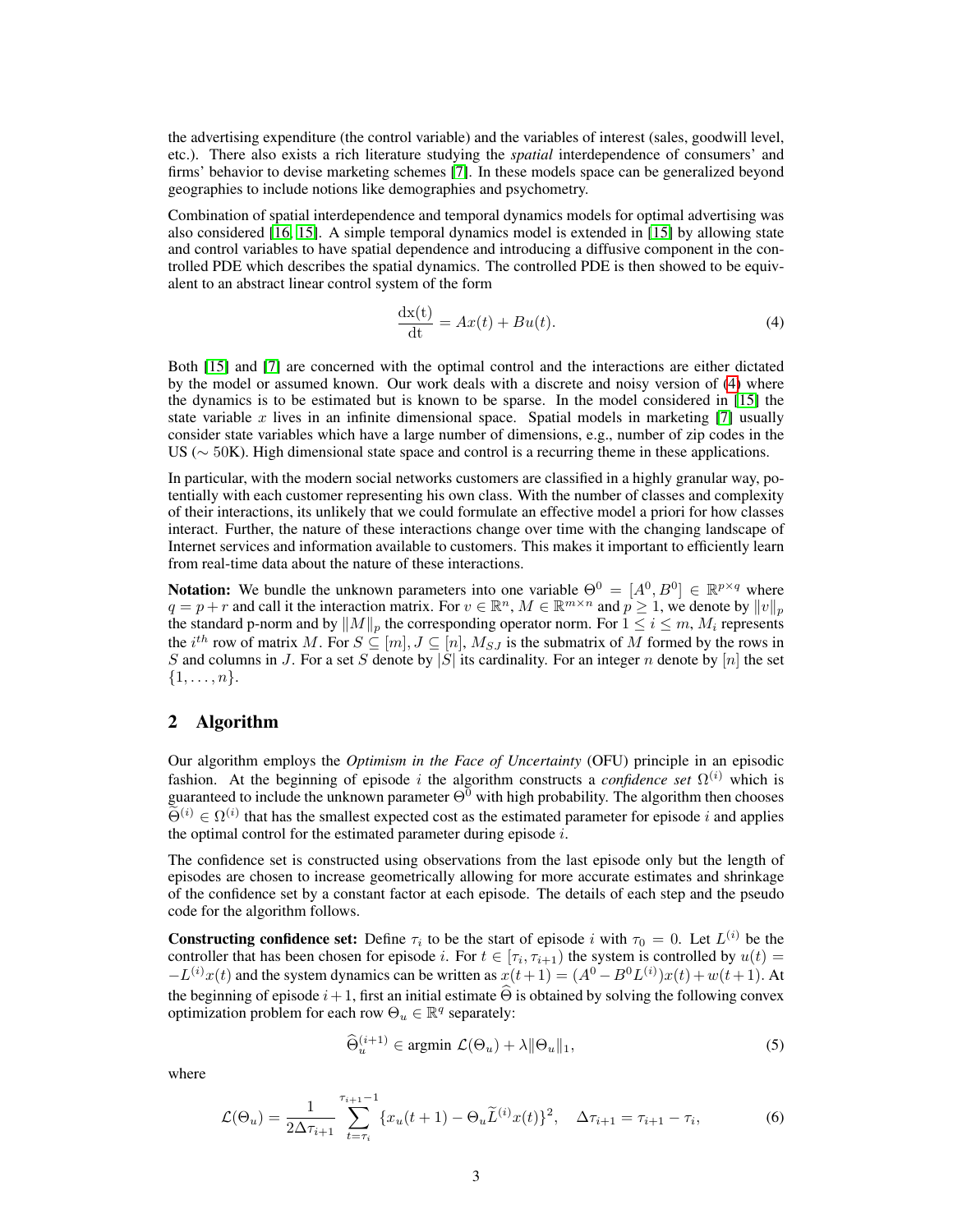ALGORITHM: Reinforcement learning algorithm for LQ systems.

**Input:** Precision  $\epsilon$ , failure probability  $4\delta$ , initial  $(\rho, C_{\min}, \alpha)$  identifiable controller  $L^{(0)}$ ,  $\ell(\Theta^0, \epsilon)$ **Output:** Series of estimates  $\Theta^{(i)}$ , confidence sets  $\Omega^{(i)}$  and controllers  $L^{(i)}$ 

1: Let  $\ell_0 = \max(1, \max_{j \in [r]} \|L_j^{(0)}\|_2)$ , and

$$
n_0 = \frac{4 \cdot 10^3 \, k^2 \ell_0^2}{\alpha (1 - \rho) C_{\text{min}}^2} \left( \frac{1}{\epsilon^2} + \frac{k}{(1 - \rho)^2} \right) \log(\frac{4kq}{\delta}),
$$
  

$$
n_1 = \frac{4 \cdot 10^3 \, k^2 \ell (\Theta^0, \epsilon)^2}{(1 - \rho) C_{\text{min}}^2} \left( \frac{1}{\epsilon^2} + \frac{k}{(1 - \rho)^2} \right) \log(\frac{4kq}{\delta}).
$$

Let  $\Delta \tau_0 = n_0$ ,  $\Delta \tau_i = 4^i (1 + i/\log(q/\delta)) n_1$  for  $i \ge 1$ , and  $\tau_i = \sum_{j=0}^i \Delta \tau_j$ . 2: for  $i = 0, 1, 2, \ldots$  do

- 3: Apply the control  $u(t) = -L^{(i)}x(t)$  until  $\tau_{i+1} 1$  and observe the trace  $\{x(t)\}_{\tau_i \le t < \tau_{i+1}}$ .
- 4: Calculate the estimate  $\widehat{\Theta}^{(i+1)}$  from [\(5\)](#page-2-1) and construct the confidence set  $\Omega^{(i+1)}$ .
- 5: Calculate  $\widetilde{\Theta}^{(i+1)}$  from [\(9\)](#page-3-0) and set  $L^{(i+1)} \leftarrow L(\widetilde{\Theta}^{(i+1)})$ .

and  $\tilde{L}^{(i)} = [I, -L^{(i)}]^\mathsf{T}$ . The estimator  $\hat{\Theta}_u$  is known as the LASSO estimator. The first term in the cost function is the normalized negative log likelihood which measures the fidelity to the observations while the second term imposes the sparsity constraint on  $\Theta_u$ .  $\lambda$  is the regularization parameter.

For  $\Theta^{(1)}$ ,  $\Theta^{(2)} \in \mathbb{R}^{p \times q}$  define the distance  $d(\Theta^{(1)}, \Theta^{(2)})$  as

$$
\mathsf{d}(\Theta^{(1)}, \Theta^{(2)}) = \max_{u \in [p]} \|\Theta_u^{(1)} - \Theta_u^{(2)}\|_2,\tag{7}
$$

where  $\Theta_u$  is the  $u^{th}$  row of the matrix  $\Theta$ . It is worth noting that for k-sparse matrices with k constant, this distance does not scale with p or q. In particular, if the absolute value of the elements of  $\Theta^{(1)}$  and  $\Theta^{(2)}$  are bounded by  $\Theta_{\text{max}}$  then  $d(\Theta^{(1)}, \Theta^{(2)}) \leq 2\sqrt{k}\Theta_{\text{max}}$ .

Having the estimator  $\widehat{\Theta}^{(i)}$  the algorithm constructs the confidence set for episode i as

$$
\Omega^{(i)} = \{ \Theta \in \mathbb{R}^{p \times q} \mid \mathsf{d}(\Theta, \widehat{\Theta}^{(i)}) \le 2^{-i} \epsilon \},\tag{8}
$$

where  $\epsilon > 0$  is an input parameter to the algorithm. For any fixed  $\delta > 0$ , by choosing  $\tau_i$  judiciously we ensure that with probability at least  $1 - \delta$ ,  $\Theta^0 \in \Omega^{(i)}$ , for all  $i \ge 1$ . (see Theorem [3.2\)](#page-4-0).

**Design of the controller:** Let  $J(\Theta)$  be the minimum expected cost if the interaction matrix is  $\Theta = [A, B]$  and denote by  $L(\Theta)$  the optimal controller that achieves the expected cost  $J(\Theta)$ . The algorithm implements OFU principle by choosing, at the beginning of episode i, an estimate  $\widetilde{\Theta}^{(i)} \in$  $\Omega^{(i)}$  such that

<span id="page-3-0"></span>
$$
\widetilde{\Theta}^{(i)} \in \underset{\Theta \in \Omega^{(i)}}{\operatorname{argmin}} J(\Theta). \tag{9}
$$

The optimal control corresponding to  $\tilde{\Theta}^{(i)}$  is then applied during episode i, i.e.,  $u(t) = \tilde{\Theta}^{(i)}$  $-L(\tilde{\Theta}^{(i)})x(t)$  for  $t \in [\tau_i, \tau_{i+1})$ . Recall that for  $\Theta = [A, B]$ , the optimal controller is given through the following relations

$$
K(\Theta) = Q + A^{\mathsf{T}} K(\Theta) A - A^{\mathsf{T}} K(\Theta) B (B^{\mathsf{T}} K(\Theta) B + R)^{-1} B^{\mathsf{T}} K(\Theta) A, \text{ (Riccati equation)}
$$
  
\n
$$
L(\Theta) = (B^{\mathsf{T}} K(\Theta) B + R)^{-1} B^{\mathsf{T}} K(\Theta) A.
$$

The pseudo code for the algorithm is summarized in the table.

## 3 Main Results

In this section we present performance guarantees in terms of cumulative regret and learning accuracy for the presented algorithm. In order to state the theorems, we first need to present some assumptions on the system.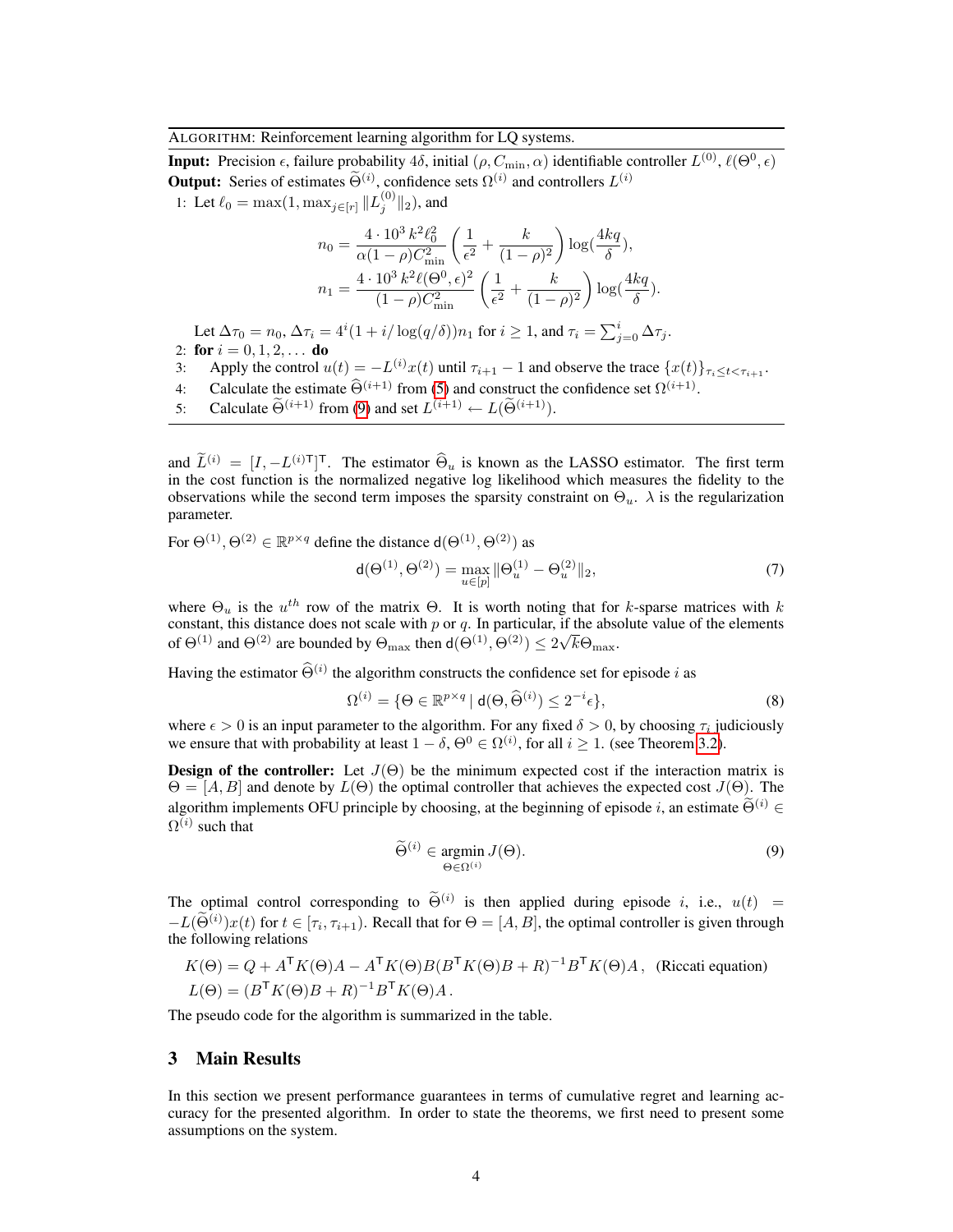Given  $\Theta \in \mathbb{R}^{p \times q}$  and  $L \in \mathbb{R}^{r \times p}$ , define  $\widetilde{L} = [I, -L^{\mathsf{T}}]^{\mathsf{T}} \in \mathbb{R}^{q \times p}$  and let  $\Lambda \in \mathbb{R}^{p \times p}$  be a solution to the following Lyapunov equation

<span id="page-4-1"></span>
$$
\Lambda - \Theta \widetilde{L} \Lambda \widetilde{L}^{\mathsf{T}} \Theta^{\mathsf{T}} = I. \tag{10}
$$

If the closed loop system  $(A^0 - B^0L)$  is stable then the solution to the above equation exists and the state vector  $x(t)$  has a Normal stationary distribution with covariance Λ.

We proceed by introducing an *identifiable regulator*.

<span id="page-4-2"></span>**Definition 3.1.** *For a k*-sparse matrix  $\Theta^0 = [A^0, B^0] \in \mathbb{R}^{p \times q}$  and  $L \in \mathbb{R}^{r \times p}$ , define  $\widetilde{L} =$  $[I, -L^T]^T \in \mathbb{R}^{q \times p}$  *and let*  $H = \tilde{L} \Lambda \tilde{L}^T$  *where*  $\Lambda$  *is the solution of Eq.* [\(10\)](#page-4-1) *with*  $\Theta = \Theta^0$ . De*fine* L to be  $(\rho, C_{\min}, \alpha)$  identifiable (with respect to  $\Theta^0$ ) if it satisfies the following conditions for *all*  $S \subseteq [q], |S| \leq k$ *.* 

(1)  $||A^0 - B^0 L||_2 \le \rho < 1$ , (2)  $\lambda_{\min}(H_{SS}) \ge C_{\min}$ , (3)  $||H_{S^cS}H_{SS}^{-1}||_{\infty} \le 1 - \alpha$ .

The first condition simply states that if the system is controlled using the regulator  $L$  then the closed loop autonomous system is asymptotically stable. The second and third conditions are similar to what is referred to in the sparse signal recovery literature as the *mutual incoherence* or *irreprepresentable* conditions. Various examples and results exist for the matrix families that satisfy these conditions [\[18\]](#page-8-15). Let S be the set of indices of the nonzero entries in a specific row of  $\Theta^0$ . The second condition states that the corresponding entries in the extended state variable  $y = [x^{\mathsf{T}}, u^{\mathsf{T}}]$  are sufficiently distinguishable from each other. In other words, if the trajectories corresponding to this group of state variables are observed, non of them can be *well approximated* as a linear combination of the others. The third condition can be thought of as a quantification of the first vs. higher order dependencies. Consider entry j in the extended state variable. Then, the dynamic of  $y_i$  is directly influenced by entries  $y_S$ . However they are also influenced indirectly by other entries of y. The third condition roughly states that the indirect influences are sufficiently weaker than the direct influences. There exists a vast literature on the applicability of these conditions and scenarios in which they are known to hold. These conditions are *almost* necessary for the successful recovery by  $\ell_1$  relaxation. For a discussion on these and other similar conditions imposed for sparse signal recovery we refer the reader to [\[19\]](#page-8-16) and [\[20\]](#page-8-17) and the references therein.

Define  $\Theta_{\min} = \min_{i \in [p], j \in [q], \Theta_{ij}^0 \neq 0} |\Theta_{ij}^0|$ . Our first result states that the system can be learned efficiently from its trajectory observations when it is controlled by an identifiable regulator.

<span id="page-4-0"></span>**Theorem 3.2.** *Consider the LQ system of Eq.* [\(1\)](#page-0-0) and assume  $\Theta^0 = [A^0, B^0]$  is k-sparse. Let  $u(t) = -Lx(t)$  *where* L is a  $(\rho, C_{\min}, \alpha)$  *identifiable regulator with respect to*  $\Theta^0$  *and define*  $\ell = \max(1, \max_{j \in [r]} ||L_j||_2)$ . Let *n* denote the number of samples of the trajectory that is observed. *For any*  $0 < \epsilon < \min(\Theta_{\min}, \frac{\ell}{2}, \frac{3}{1-\rho})$ *, there exists*  $\lambda$  *such that, if* 

$$
n \ge \frac{4 \cdot 10^3 \, k^2 \ell^2}{\alpha^2 (1 - \rho) C_{\min}^2} \left( \frac{1}{\epsilon^2} + \frac{k}{(1 - \rho)^2} \right) \log(\frac{4kq}{\delta}),\tag{11}
$$

*then the*  $\ell_1$ -regularized least squares solution  $\widehat{\Theta}$  of Eq. [\(5\)](#page-2-1) satisfies  $d(\widehat{\Theta}, \Theta^0) \leq \epsilon$  with probability larger than  $1 - \delta$ . In particular, this is achieved by taking  $\lambda = 6\ell\sqrt{\log(4q/\delta)/(n\alpha^2(1-\rho))}$  .

Our second result states that equipped with an efficient learning algorithm, the LQ system of Eq. [\(1\)](#page-0-0) Four second result states that equipped<br>can be controlled with regret  $\tilde{O}(p\sqrt{p})$  $\overline{T} \log^{\frac{3}{2}}(1/\delta)$  under suitable assumptions.

Define an  $\epsilon$ -neighborhood of  $\Theta^0$  as  $\mathcal{N}_{\epsilon}(\Theta^0) = \{ \Theta \in \mathbb{R}^{p \times q} \mid d(\Theta^0, \Theta) \leq \epsilon \}.$  Our assumption asserts the identifiably of  $L(\Theta)$  for  $\Theta$  close to  $\Theta^0$ .

**Assumption:** There exist  $\epsilon, C > 0$  such that for all  $\Theta \in \mathcal{N}_{\epsilon}(\Theta^0), L(\Theta)$  is identifiable w.r.t.  $\Theta^0$  and

$$
\sigma_L(\Theta^0, \epsilon) = \sup_{\Theta \in \mathcal{N}_{\epsilon}(\Theta^0)} \|L(\Theta)\|_2 \le C, \quad \sigma_K(\Theta^0, \epsilon) = \sup_{\Theta \in \mathcal{N}_{\epsilon}(\Theta^0)} \|K(\Theta)\|_2 \le C.
$$

Also define

$$
\ell(\Theta^0, \epsilon) = \sup_{\Theta \in \mathcal{N}_{\epsilon}(\Theta^0)} \max(1, \max_{j \in [r]} \|L_j(\Theta)\|_2).
$$

<span id="page-4-3"></span>Note that  $\ell(\Theta^0, \epsilon) \le \max(C, 1)$ , since  $\max_{j \in [r]} ||L_j(\Theta)||_2 \le ||L(\Theta)||_2$ .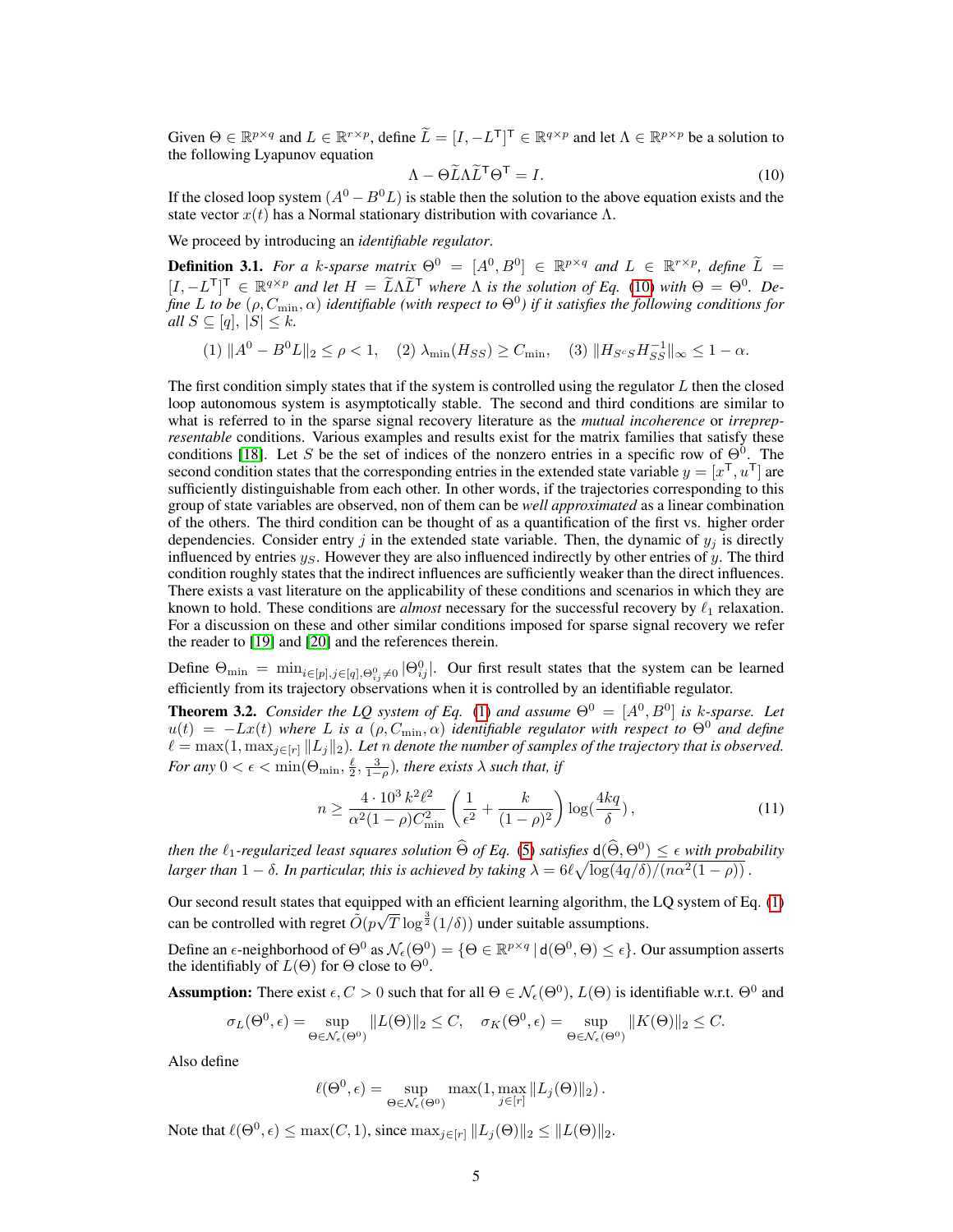**Theorem 3.3.** *Consider the LQ system of Eq.* [\(1\)](#page-0-0)*. For some constants*  $\epsilon$ ,  $C_{\min}$  and  $0 < \alpha$ ,  $\rho < 1$ , assume that an initial  $(\rho, C_{\rm min}, \alpha)$  identifiable regulator  $L^{(0)}$  is given. Further, assume that for any  $\Theta \in \mathcal{N}_{\epsilon}(\Theta^0)$ ,  $L(\Theta)$  *is*  $(\rho, C_{\min}, \alpha)$  *identifiable. Then, with probability at least*  $1-\delta$  *the cumulative regret of* ALGORITHM *(cf. the table) is bounded as*

$$
R(T) \le \tilde{O}(p\sqrt{T}\log^{\frac{3}{2}}(1/\delta)),\tag{12}
$$

*where*  $\tilde{O}$  *is hiding the logarithmic factors.* 

## 4 Analysis

#### 4.1 Proof of Theorem [3.2](#page-4-0)

To prove theorem [3.2](#page-4-0) we first state a set of sufficient conditions for the solution of the  $\ell_1$ -regularized least squares to be within some distance, as defined by  $d(\cdot, \cdot)$ , of the true parameter. Subsequently, we prove that these conditions hold with high probability.

Define  $X = [x(0), x(1), \dots, x(n-1)] \in \mathbb{R}^{p \times n}$  and let  $W = [w(1), \dots, w(n)] \in \mathbb{R}^{p \times n}$  be the matrix containing the Gaussian noise realization. Further let the  $\dot{W}_u$  denote the  $u^{\rm th}$  row of  $W$ .

Define the normalized gradient and Hessian of the likelihood function [\(6\)](#page-2-2) as

$$
\widehat{G} = -\nabla \mathcal{L}(\Theta_u^0) = \frac{1}{n} \widetilde{L} X W_u^{\mathsf{T}} , \qquad \widehat{H} = \nabla^2 \mathcal{L}(\Theta_u^0) = \frac{1}{n} \widetilde{L} X X^{\mathsf{T}} \widetilde{L}^{\mathsf{T}} .
$$
\n(13)

The following proposition, a proof of which can be found in [\[20\]](#page-8-17), provides a set of sufficient conditions for the *accuracy* of the  $\ell_1$ -regularized least squares solution.

<span id="page-5-0"></span>**Proposition 4.1.** Let S be the support of  $\Theta_u^0$  with  $|S| < k$ , and H be defined per Definition [3.1.](#page-4-2) *Assume there exist*  $0 < \alpha < 1$  *and*  $C_{\min} > 0$  *such that* 

<span id="page-5-4"></span>
$$
\lambda_{\min}(H_{S,S}) \ge C_{\min}, \qquad \|H_{S^c,S} H_{S,S}^{-1}\|_{\infty} \le 1 - \alpha. \tag{14}
$$

*For any*  $0 < \epsilon < \Theta_{\min}$  *if the following conditions hold* 

<span id="page-5-1"></span>
$$
\|\widehat{G}\|_{\infty} \le \frac{\lambda \alpha}{3}, \qquad \|\widehat{G}_S\|_{\infty} \le \frac{\epsilon C_{\min}}{4k} - \lambda,
$$
\n(15)

$$
\|\widehat{H}_{S^CS} - H_{S^CS}\|_{\infty} \le \frac{\alpha}{12} \frac{C_{\min}}{\sqrt{k}}, \qquad \|\widehat{H}_{SS} - H_{SS}\|_{\infty} \le \frac{\alpha}{12} \frac{C_{\min}}{\sqrt{k}}, \tag{16}
$$

*the*  $\ell_1$ -regularized least square solution [\(5\)](#page-2-1) satisfies  $d(\widehat{\Theta}_u, \Theta_u^0) \leq \epsilon$ .

In the sequel, we prove that the conditions in Proposition [4.1](#page-5-0) hold with high probability given that the assumptions of Theorem [3.2](#page-4-0) are satisfied. A few lemmas are in order proofs of which are deferred to the Appendix.

The first lemma states that  $\widehat{G}$  concentrates in infinity norm around its mean of zero.

<span id="page-5-5"></span>**Lemma 4.2.** *Assume*  $\rho = ||A^0 - B^0 L||_2 < 1$  *and let*  $\ell = \max(1, \max_{i \in [r]} ||L_i||_2)$ *. Then, for any*  $S \subseteq [q]$  and  $0 < \epsilon < \frac{\ell}{2}$ 

$$
\mathbb{P}\left\{ \|\widehat{G}_S\|_{\infty} > \epsilon \right\} \le 2|S| \, \exp\left(-\frac{n(1-\rho)\epsilon^2}{4\ell^2}\right) \,. \tag{17}
$$

To prove the conditions in Eq. [\(16\)](#page-5-1) we first bound in the following lemma the absolute deviations of the elements of  $\hat{H}$  from their mean H, i.e.,  $|\hat{H}_{ij} - H_{ij}|$ .

<span id="page-5-2"></span>**Lemma 4.3.** *Let*  $i, j \in [q]$ ,  $\rho = ||A^0 - B^0 L||_2 < 1$ , and  $0 < \epsilon < \frac{3}{1-\rho} < n$ . Then,

$$
\mathbb{P}(|\widehat{H}_{ij} - H_{ij}| > \epsilon) \le 2 \exp\left(-\frac{n(1-\rho)^3 \epsilon^2}{24\ell^2}\right).
$$
 (18)

<span id="page-5-3"></span>The following corollary of Lemma [4.3](#page-5-2) bounds  $\|\widehat{H}_{JS} - H_{JS}\|_{\infty}$  for  $J, S \subseteq [q]$ .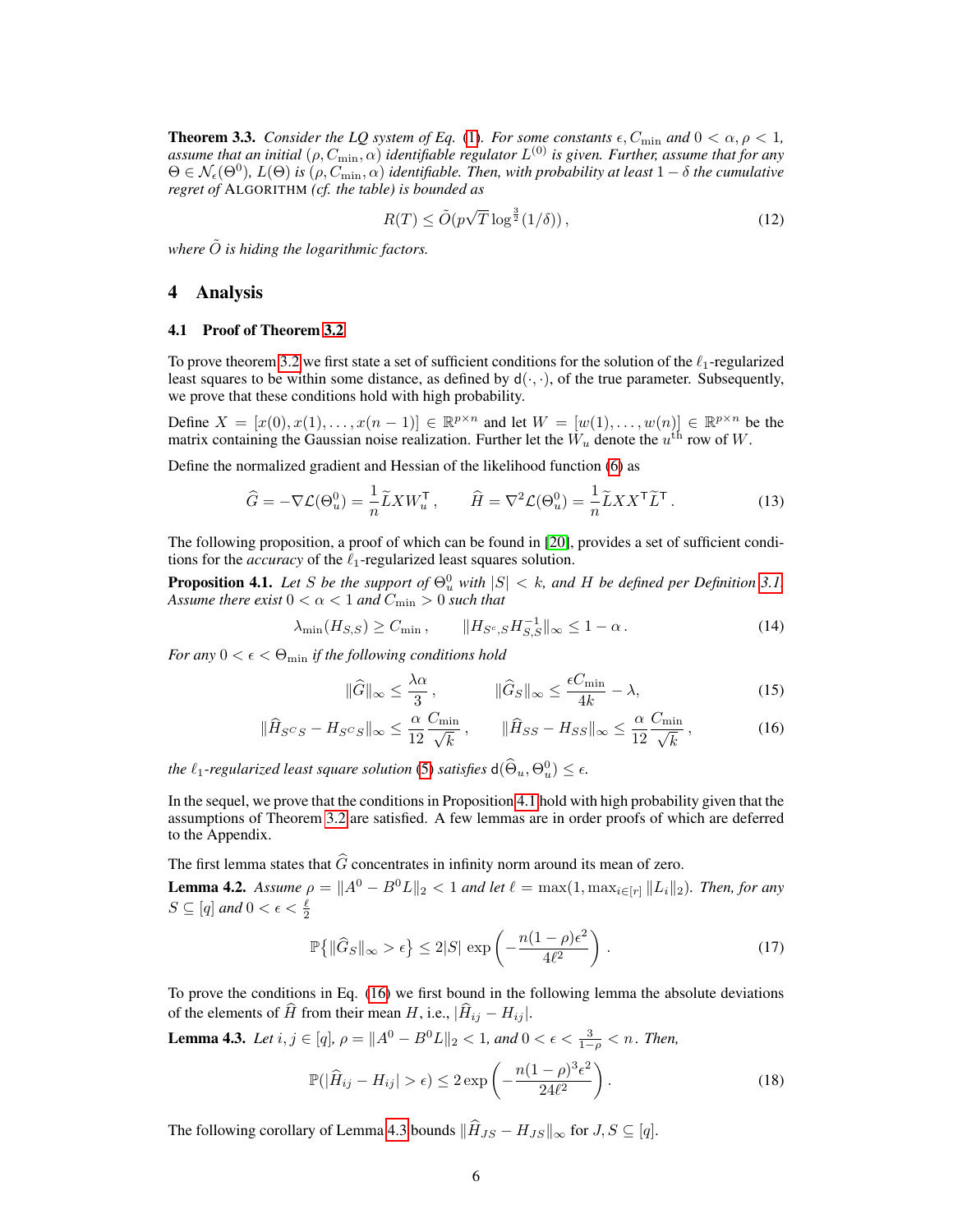**Corollary 4.4.** Let  $J, S \subseteq [q], \rho = ||A^0 - B^0 L||_2 < 1, \epsilon < \frac{3|S|}{1-\rho}$ , and  $n > \frac{3}{1-\rho}$ . Then,

$$
\mathbb{P}(\|\widehat{H}_{JS} - H_{JS}\|_{\infty} > \epsilon) \le 2|J||S| \exp\left(-\frac{n(1-\rho)^3 \epsilon^2}{24|S|^2 \ell^2}\right). \tag{19}
$$

The proof of Corollary [4.4](#page-5-3) is by applying union bound as

$$
\mathbb{P}(\|\widehat{H}_{JS} - H_{JS}\|_{\infty} > \epsilon) \le |J||S| \max_{i \in J, j \in S} \mathbb{P}(|\widehat{H}_{ij} - H_{ij}| > \epsilon/|S|). \tag{20}
$$

*Proof of Theorem [3.2.](#page-4-0)* We show that the conditions given by Proposition [4.1](#page-5-0) hold. The conditions in Eq. [\(14\)](#page-5-4) are true by the assumption of identifiability of L with respect to  $\Theta^0$ . In order to make the first constraint on  $\widehat{G}$  imply the second constraint on  $\widehat{G}$ , we assume that  $\lambda \alpha/3 \leq \epsilon C_{\min}/(4k) - \lambda$ , which is ensured to hold if  $\lambda \le \epsilon C_{\min}/(6k)$ . By Lemma [4.2,](#page-5-5)  $\mathbb{P}(\|\widehat{G}\|_{\infty} > \lambda \alpha/3) \le \delta/2$  if

$$
\lambda^2 = \frac{36\ell^2}{n(1-\rho)\alpha^2} \log(\frac{4q}{\delta}).
$$
\n(21)

Requiring  $\lambda \leq \epsilon C_{\min}/(6k)$ , we obtain

<span id="page-6-0"></span>
$$
n \ge \frac{36^2 k^2 \ell^2}{\epsilon^2 \alpha^2 C_{\min}^2 (1 - \rho)} \log\left(\frac{4q}{\delta}\right). \tag{22}
$$

The conditions on  $\hat{H}$  can also be aggregated as  $\|\hat{H}_{[q],S}-H_{[q],S}\|_{\infty} \leq \alpha C_{\min}/(12\sqrt{k})$ . By Corollary [4.4,](#page-5-3)  $\mathbb{P}(\|\hat{H}_{[q]S} - H_{[q]S}\|_{\infty} > \alpha C_{\min}/(12\sqrt{k})) \le \delta/2$  if

<span id="page-6-1"></span>
$$
n \ge \frac{3456 k^3 \ell^2}{\alpha^2 (1 - \rho)^3 C_{\min}^2} \log(\frac{4kq}{\delta}).
$$
\n(23)

Merging the conditions in Eq. [\(22\)](#page-6-0) and [\(23\)](#page-6-1) we conclude that the conditions in Proposition [4.1](#page-5-0) hold with probability at least  $1 - \delta$  if

$$
n \ge \frac{4 \cdot 10^3 \, k^2 \ell^2}{\alpha^2 (1 - \rho) C_{\min}^2} \left( \frac{1}{\epsilon^2} + \frac{k}{(1 - \rho)^2} \right) \log(\frac{4kq}{\delta}).\tag{24}
$$
\n
$$
\text{If of Theorem 3.2.}\qquad \Box
$$

Which finishes the proof of Theorem [3.2.](#page-4-0)

### 4.2 Proof of Theorem [3.3](#page-4-3)

The high-level idea of the proof is similar to the proof of main Theorem in [\[1\]](#page-8-5). First, we give a decomposition for the gap between the cost obtained by the algorithm and the optimal cost. We then upper bound each term of the decomposition separately.

#### 4.2.1 Cost Decomposition

Writing the Bellman optimality equations [\[5,](#page-8-18) [4\]](#page-8-19) for average cost dynamic programming, we get

$$
J(\widetilde{\Theta}_t) + x(t)^{\mathsf{T}} K(\widetilde{\Theta}_t) x(t) = \min_u \left\{ x(t)^{\mathsf{T}} Q x(t) + u^{\mathsf{T}} R u + \mathbb{E} \left[ z(t+1)^{\mathsf{T}} K(\widetilde{\Theta}_t) z(t+1) | \mathcal{F}_t \right] \right\},\,
$$

where  $\Theta_t = [A, B]$  is the estimate used at time t,  $z(t + 1) = A_t x(t) + B_t u + w(t + 1)$ , and  $\mathcal{F}_t$  is the  $\sigma$ -field generated by the variables  $\{(z_\tau, x_\tau)\}_{\tau=0}^t$ . Notice that the left-hand side is the average cost occurred with initial state  $x(t)$  [\[5,](#page-8-18) [4\]](#page-8-19). Therefore,

$$
J(\widetilde{\Theta}_t) + x(t)^{\mathsf{T}} K(\widetilde{\Theta}_t) x(t) = x(t)^{\mathsf{T}} Q x(t) + u(t)^{\mathsf{T}} R u(t)
$$
  
+ 
$$
\mathbb{E}[(\widetilde{A}_t x(t) + \widetilde{B}_t u(t) + w(t+1))^{\mathsf{T}} K(\widetilde{\Theta}_t) (\widetilde{A}_t x(t) + \widetilde{B}_t u(t) + w(t+1)) | \mathcal{F}_t]
$$
  
= 
$$
x(t)^{\mathsf{T}} Q x(t) + u(t)^{\mathsf{T}} R u(t) + \mathbb{E}[(\widetilde{A}_t x(t) + \widetilde{B}_t u(t))^{\mathsf{T}} K(\widetilde{\Theta}_t) (\widetilde{A}_t x(t) + \widetilde{B}_t u(t)) | \mathcal{F}_t]
$$
  
+ 
$$
\mathbb{E}[w(t+1)^{\mathsf{T}} K(\widetilde{\Theta}_t) w(t+1) | \mathcal{F}_t]
$$
  
= 
$$
x(t)^{\mathsf{T}} Q x(t) + u(t)^{\mathsf{T}} R u(t) + \mathbb{E}[x(t+1)^{\mathsf{T}} K(\widetilde{\Theta}_t) x(t+1) | \mathcal{F}_t]
$$
  
+ 
$$
\left( (\widetilde{A}_t x(t) + \widetilde{B}_t u(t))^{\mathsf{T}} K(\widetilde{\Theta}_t) (\widetilde{A}_t x(t) + \widetilde{B}_t u(t))
$$
  
- 
$$
(A^0 x(t) + B^0 u(t))^{\mathsf{T}} K(\widetilde{\Theta}_t) (A^0 x(t) + B^0 u(t)) \right).
$$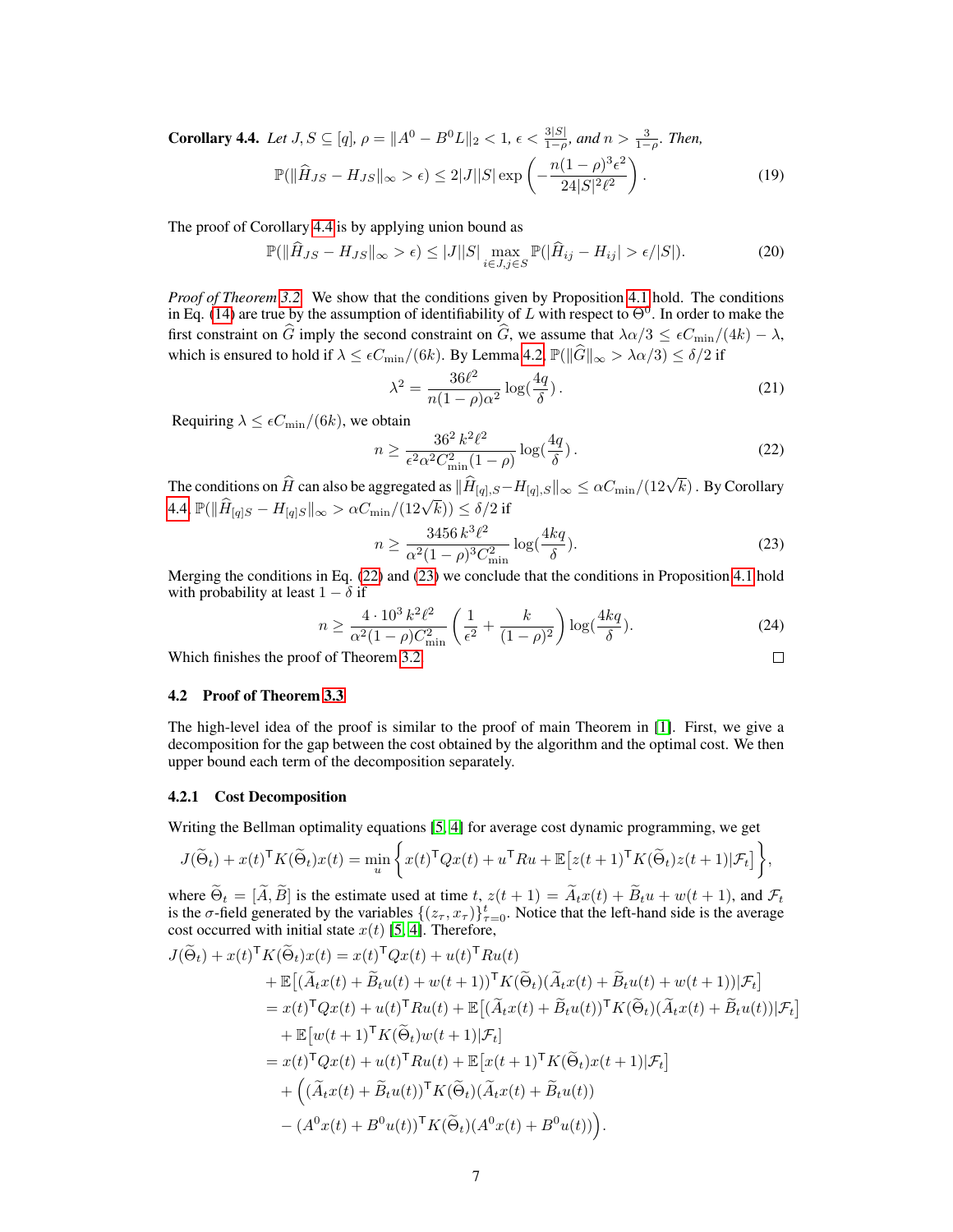Consequently

<span id="page-7-0"></span>
$$
\sum_{t=0}^{T} \left( x(t)^{\mathsf{T}} Q x(t) + u(t)^{\mathsf{T}} R u(t) \right) = \sum_{t=0}^{T} J(\widetilde{\Theta}_t) + C_1 + C_2 + C_3,
$$
\n(25)

where

$$
C_1 = \sum_{t=0}^{T} \left( x(t)^{\mathsf{T}} K(\widetilde{\Theta}_t) x(t) - \mathbb{E} \left[ x(t+1)^{\mathsf{T}} K(\widetilde{\Theta}_{t+1}) x(t+1) \big| \mathcal{F}_t \right] \right),\tag{26}
$$

$$
C_2 = -\sum_{t=0}^{T} \mathbb{E}\big[x(t+1)^{\mathsf{T}}(K(\widetilde{\Theta}_t) - K(\widetilde{\Theta}_{t+1}))x(t+1)\big|\mathcal{F}_t\big],\tag{27}
$$

$$
C_3 = -\sum_{t=0}^{T} \left( (\widetilde{A}_t x(t) + \widetilde{B}_t u(t))^{\mathsf{T}} K(\widetilde{\Theta}_t) (\widetilde{A}_t x(t) + \widetilde{B}_t u(t)) - (A^0 x(t) + B^0 u(t))^{\mathsf{T}} K(\widetilde{\Theta}_t) (A^0 x(t) + B^0 u(t)) \right).
$$
 (28)

### 4.2.2 Good events

We proceed by defining the following two events in the probability space under which we can bound the terms  $C_1, C_2, C_3$ . We then provide a lower bound on the probability of these events.

$$
\mathcal{E}_1 = \{\Theta^0 \in \Omega^{(i)}, \text{ for } i \ge 1\}, \quad \mathcal{E}_2 = \{\|w(t)\| \le 2\sqrt{p\log(T/\delta)}, \text{ for } 1 \le t \le T+1\}.
$$

# 4.2.3 Technical lemmas

The following lemmas establish upper bounds on  $C_1, C_2, C_3$ . **Lemma 4.5.** *Under the event*  $\mathcal{E}_1 \cap \mathcal{E}_2$ *, the following holds with probability at least*  $1 - \delta$ *.* 

$$
C_1 \le \frac{\sqrt{128} C}{(1 - \rho)^2} \sqrt{T} \, p \log(\frac{T}{\delta}) \sqrt{\log(\frac{1}{\delta})} \,. \tag{29}
$$

**Lemma 4.6.** *Under the event*  $\mathcal{E}_1 \cap \mathcal{E}_2$ *, the following holds.* 

$$
C_2 \le \frac{8C}{(1-\rho)^2} p \log(\frac{T}{\delta}) \log T.
$$
 (30)

**Lemma 4.7.** *Under the event*  $\mathcal{E}_1 \cap \mathcal{E}_2$ *, the following holds with probability at least*  $1 - \delta$ *.* 

$$
|C_3| \le 800 \left(\frac{C}{1-\rho}\right)^{\frac{5}{2}} k \sqrt{\left(1 + \frac{k\epsilon^2}{(1-\rho)^2}\right)} \cdot \frac{1+C}{C_{\min}} \cdot \log(\frac{pT}{\delta}) \sqrt{\log(\frac{4kq}{\delta})} \cdot p \log T \sqrt{T} \,. \tag{31}
$$

Lemma 4.8. *The following holds true.*

$$
\mathbb{P}(\mathcal{E}_1) \ge 1 - \delta, \quad \mathbb{P}(\mathcal{E}_2) \ge 1 - \delta.
$$
 (32)

*Therefore,*  $\mathbb{P}(\mathcal{E}_1 \cap \mathcal{E}_2) \geq 1 - 2\delta$ .

We are now in position to prove Theorem [3.3.](#page-4-3)

*Proof (Theorem [3.3\)](#page-4-3).* Using cost decomposition (Eq. [\(25\)](#page-7-0)), under the event  $\mathcal{E}_1 \cap \mathcal{E}_2$ , we have

$$
\sum_{t=0}^{T} (x(t)^{\mathsf{T}} Q x(t) + u(t)^{\mathsf{T}} R u(t)) = \sum_{t=0}^{T} J(\widetilde{\Theta}_t) + C_1 + C_2 + C_3
$$
  

$$
\leq T J(\Theta^0) + C_1 + C_2 + C_3,
$$

where the last inequality stems from the choice of  $\Theta_t$  by the algorithm (cf. Eq [\(9\)](#page-3-0)) and the fact that  $\Theta^0 \in \Omega_t$ , for all t under the event  $\mathcal{E}_1$ . Hence,  $R(T) \leq C_1 + C_2 + C_3$ . Now using the bounds on  $C_1, C_2, C_3$ , we get the desired result.

#### Acknowledgments

The authors thank the anonymous reviewers for their insightful comments. A.J. is supported by a Caroline and Fabian Pease Stanford Graduate Fellowship.